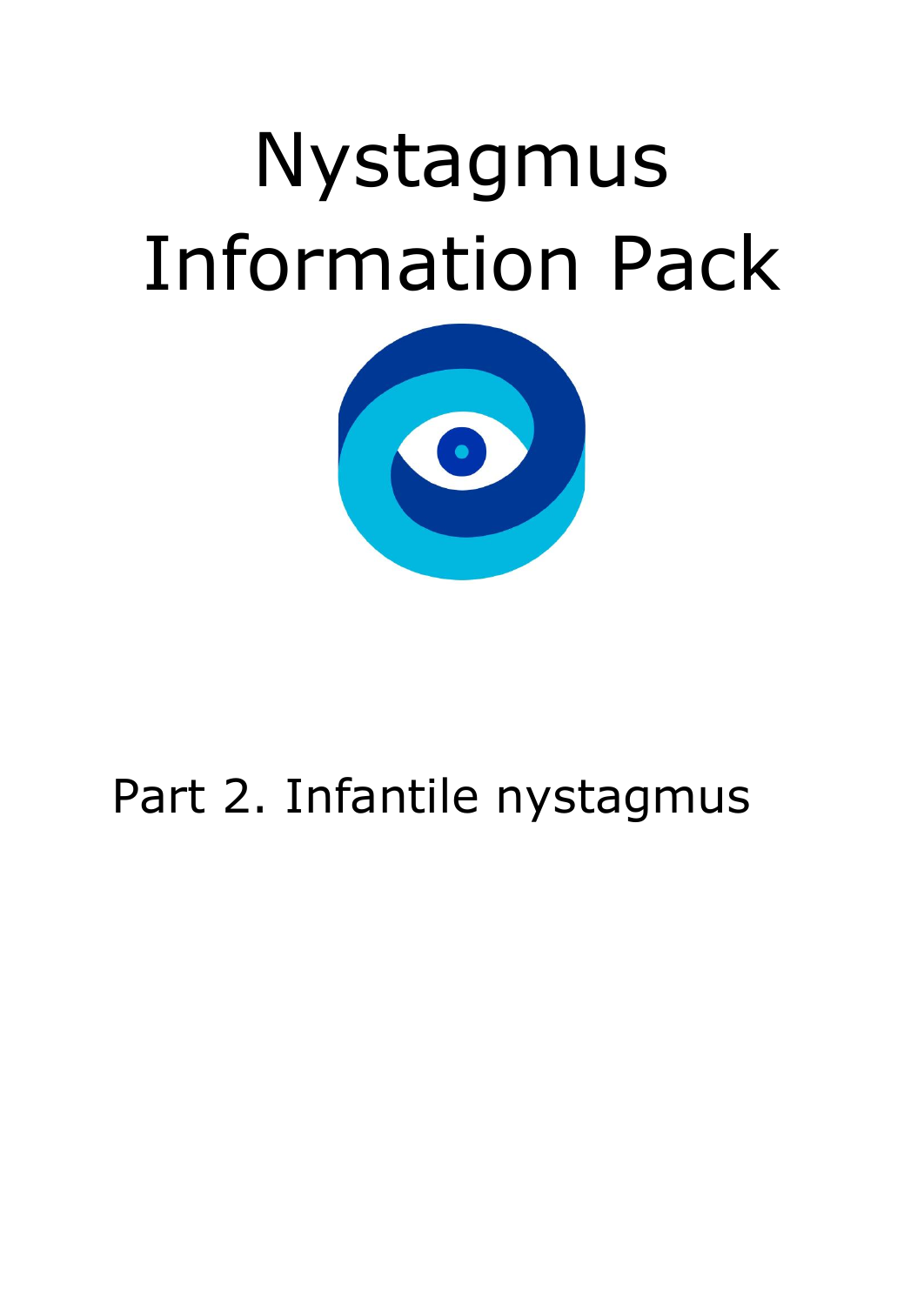#### **INFANTILE NYSTAGMUS**

#### **What are the causes of infantile nystagmus?**

Infantile nystagmus can be caused by a problem with the eye or with the visual pathway, the nerves between the eyes and the parts of the brain used for seeing.

A person with infantile nystagmus may have other eye conditions that also affect their vision, for example:

- cataract (cloudiness of the lens inside the eye)
- glaucoma (pressure within the eye that is too high, which can damage the structures within the eye)
- albinism (an inherited condition characterised by a lack of coloured pigment in some parts of the body)
- a condition affecting the retina (the light sensitive layer at the back of the eye)

These eye conditions can lower the amount of visual stimulus the eye and the brain receive and can contribute to the individual's overall reduced level of vision.

Recent research has been investigating the genetic causes of infantile nystagmus. The gene FRMD7 has been associated with infantile nystagmus. A genetic test may be offered to help diagnose this type of nystagmus, reducing the amount of additional diagnostic tests needed to exclude other eye conditions and diseases.

Up to 50% of people with infantile nystagmus do not have a detectable eye, brain or other health problem and are therefore diagnosed with 'infantile idiopathic nystagmus'. Idiopathic means 'of no known cause'.

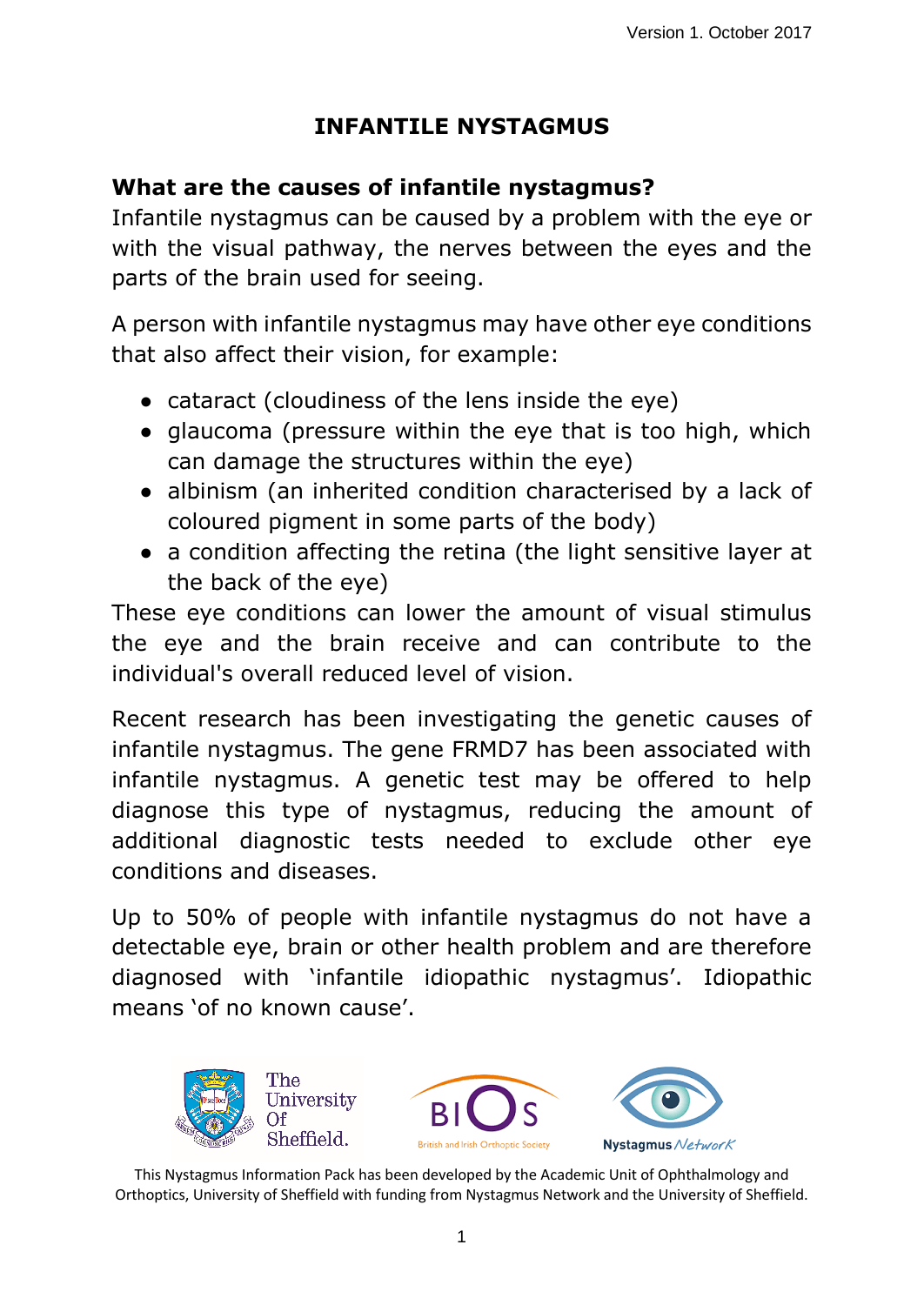#### **What effect can infantile nystagmus have?**

If a person has infantile nystagmus, they usually do not see the world constantly moving (oscillopsia) because their brain has adapted to their eye movement. His or her level of vision is typically reduced compared to someone without nystagmus. However, some people may notice oscillopsia at times, for example when looking in a certain direction or in some lighting conditions. Every person's nystagmus is different and the impact of infantile nystagmus on an individual varies greatly. Some people will have additional eye conditions, as well as their nystagmus, which additionally reduce their vision.

Commonly nystagmus causes vision to be reduced when measured using clinical vision tests, but it can also cause other problems that may be less easy to measure. For example, nystagmus can lead to:

● needing more time to see and react to things



- difficulty focussing on something once located
- difficulty seeing movement or judging distances

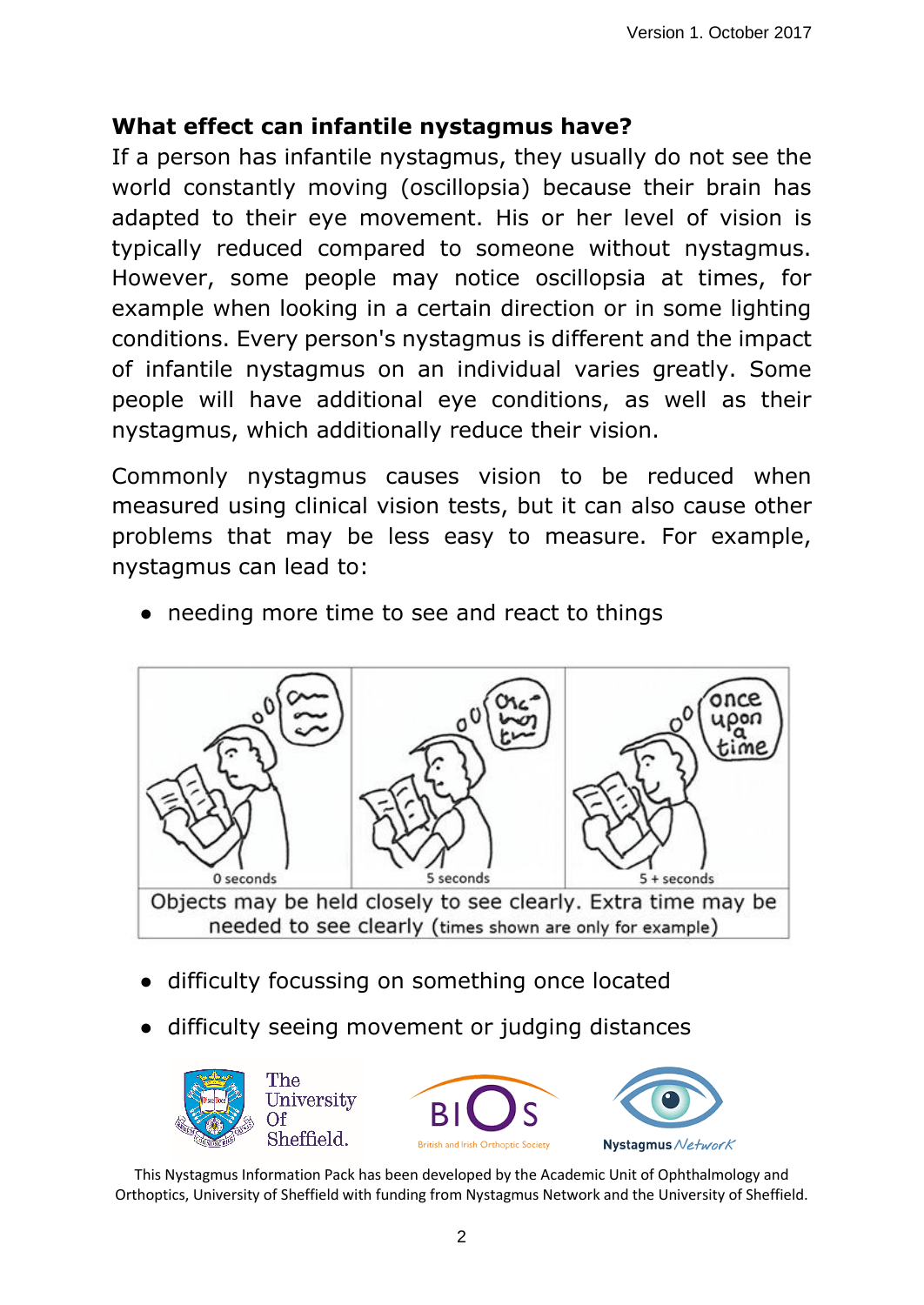- needing more time to complete reading or writing tasks
- difficulty dealing with visually crowded scenes
- difficulty seeing in bright or poor light
- reduced peripheral vision (field of vision) and depth perception
- some balance problems, particularly in unfamiliar environments



A big factor to consider is the variability of nystagmus. It can worsen when a person is tired, hungry, in different lighting, anxious, feeling unwell, stressed, excited or using some medications. This variability means the effect of the nystagmus on vision also varies. For example, if the nystagmus is worse when the person is tired and unwell, their vision will also be worse.

#### **Living with infantile nystagmus**

Lots of people with infantile nystagmus adapt by holding their head in positions that help them see more clearly. This often





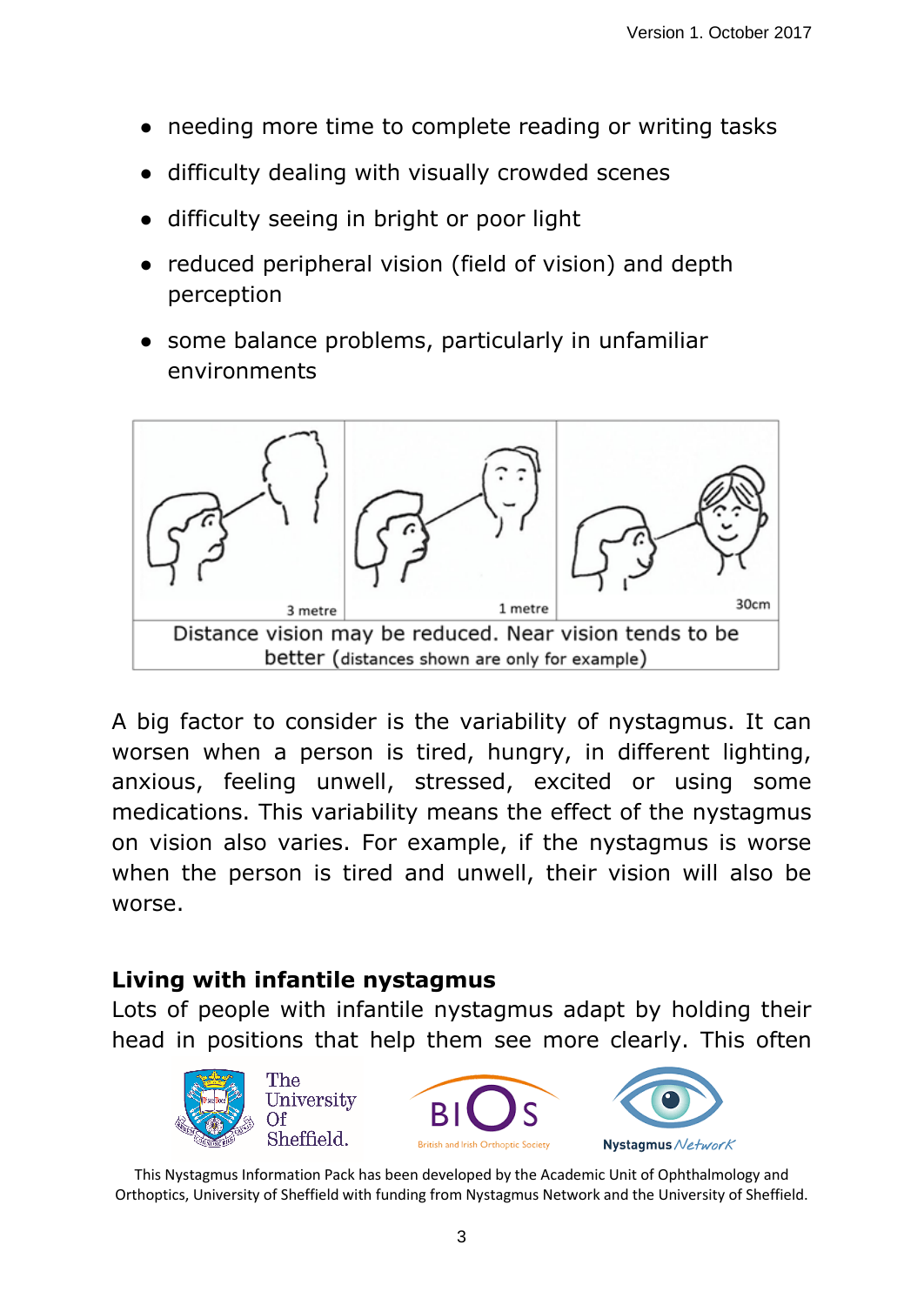reduces the amount the eyes wobble and is called the 'null point'. Some people may shake their head or nod to compensate for their nystagmus.

Objects, images and printed material may be held at specific distances, directions or very close to the eyes. This shouldn't be discouraged as this is usually done to achieve better vision.

Children with nystagmus may take a little longer to take their first steps or ride a bicycle without stabilisers. Adaptations can be made to support individuals with nystagmus, suggestions include:

#### **Using colour and contrast**

• Increasing the contrast between doorways, handles and stairs



● Using different colours and contrast on computer screens and on reading materials

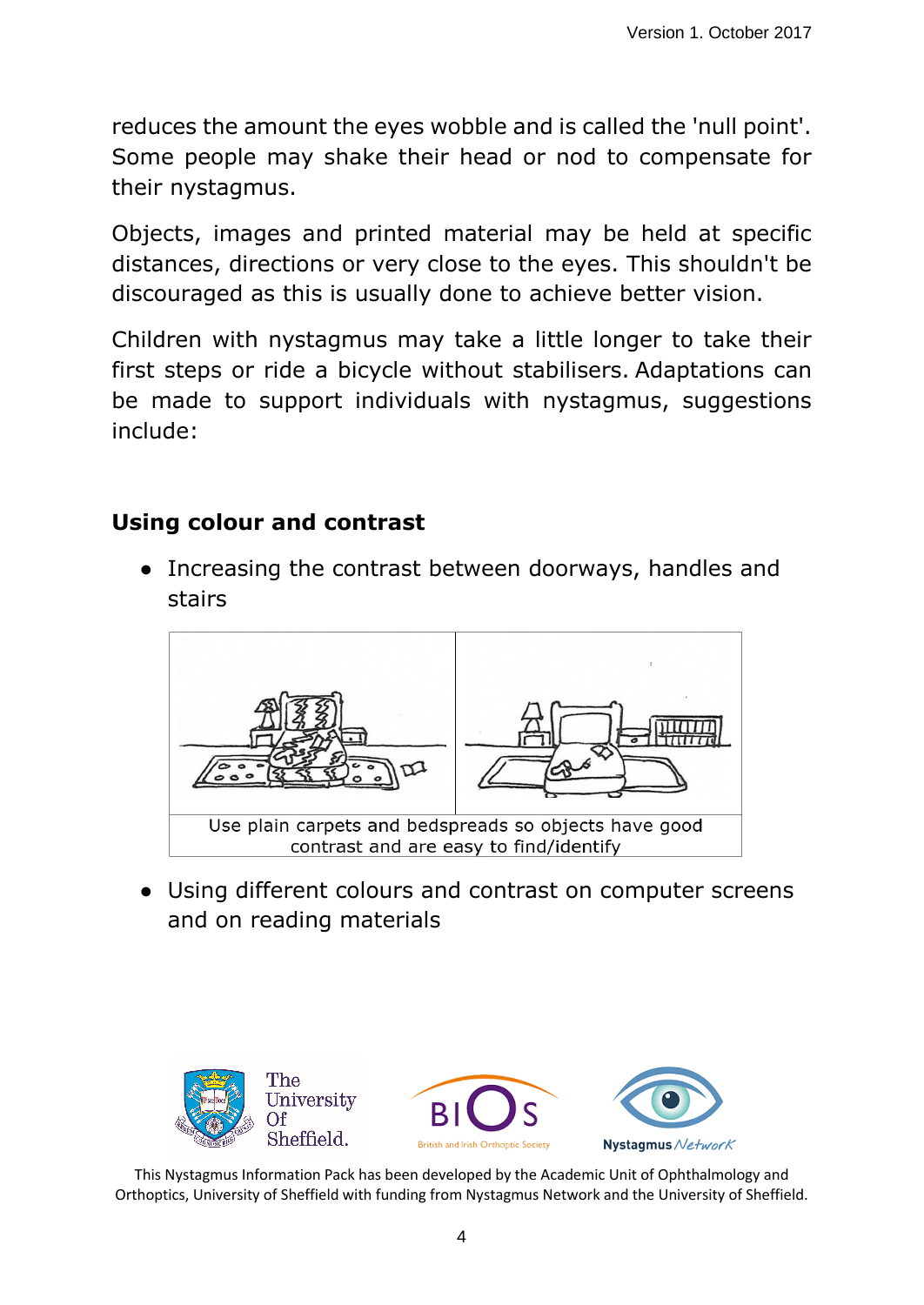

#### **Navigation and mobility**

● Practising walking to school or work to increase familiarity and confidence with specific routes and to know where it is safe to cross roads to gain more independence. Practise during quieter times of day to build confidence.



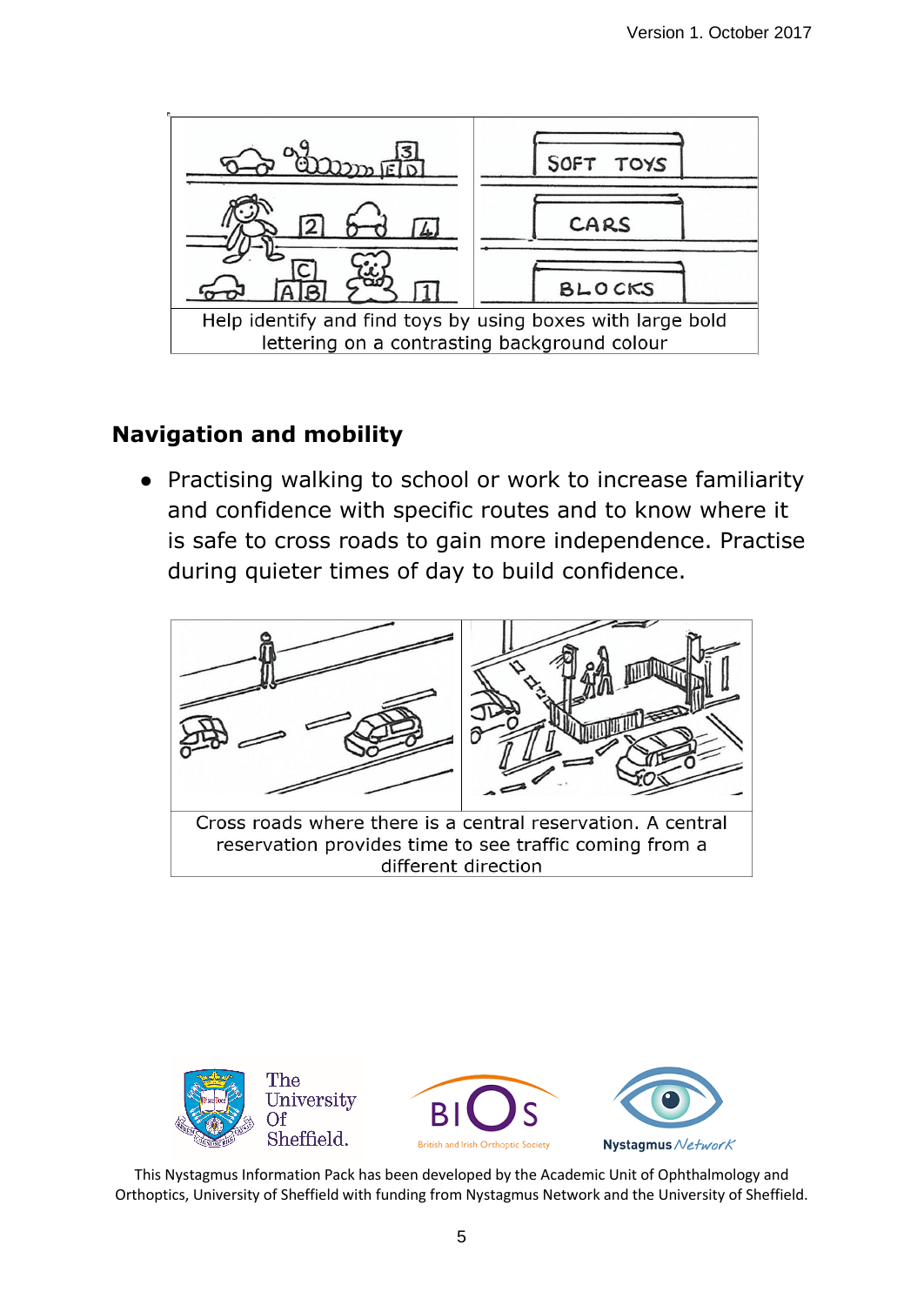

Orientation and mobility training, if required, should be provided by a suitably qualified practitioner. This is often accessed through your local social services team or sensory impairment team. This training helps teach safe, efficient and effective travel skills to people of all ages.

#### **Socialising**

• When meeting in a crowded or busy place let one another know what colour clothes you are wearing to help identify one another. Well-lit environments are important.

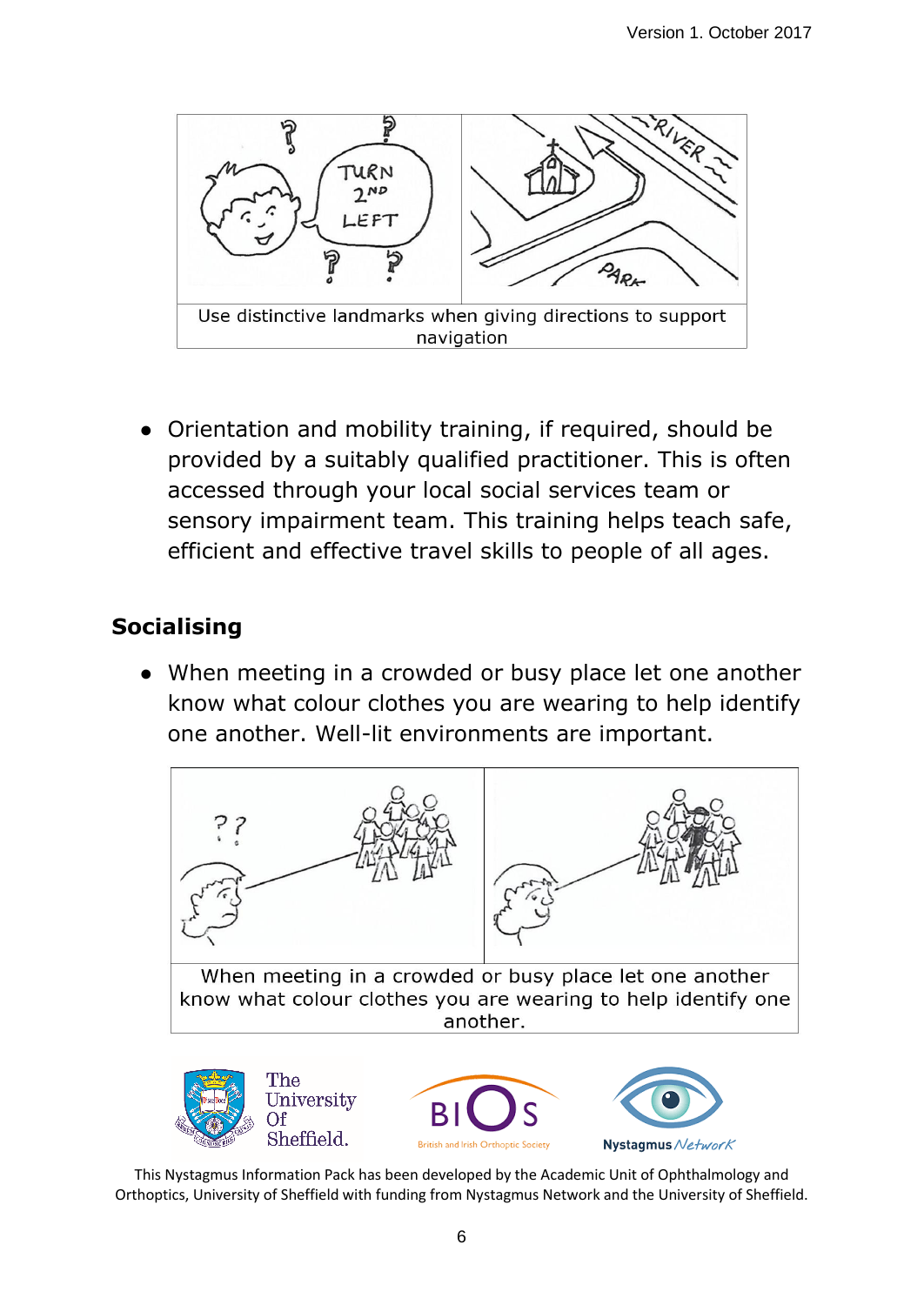● Introduce yourself or ask others to introduce themselves to you. Nystagmus affects the time to see and distance vision, therefore faces may not be recognised quickly as you approach someone.

#### **Technology**

- Static and mobile devices increasingly have accessibility options to increase the size, contrast and magnification of text to suit the needs of the user.
- Mobile devices can be tilted or have different screen covers to decrease glare and aid vision.
- Taking pictures with a mobile device, for example a picture of a signpost can be enlarged to help read it.
- Some mobile devices offer a "tap to talk" option which converts text to speech. Apps and software which convert pictures of text into speech are available.
- Using a mobile device with GPS technology to provide audio support when navigating unfamiliar environments. Smart watches can be useful for providing immediate access to directions in a familiar way.

### **Sport**

Mainstream sports can be enjoyed or may be a challenge depending on a person's level of vision and whether they have difficulties with other aspects of their vision, for example depth and motion perception. When playing sports or being active, individuals with nystagmus may make adaptations such as using





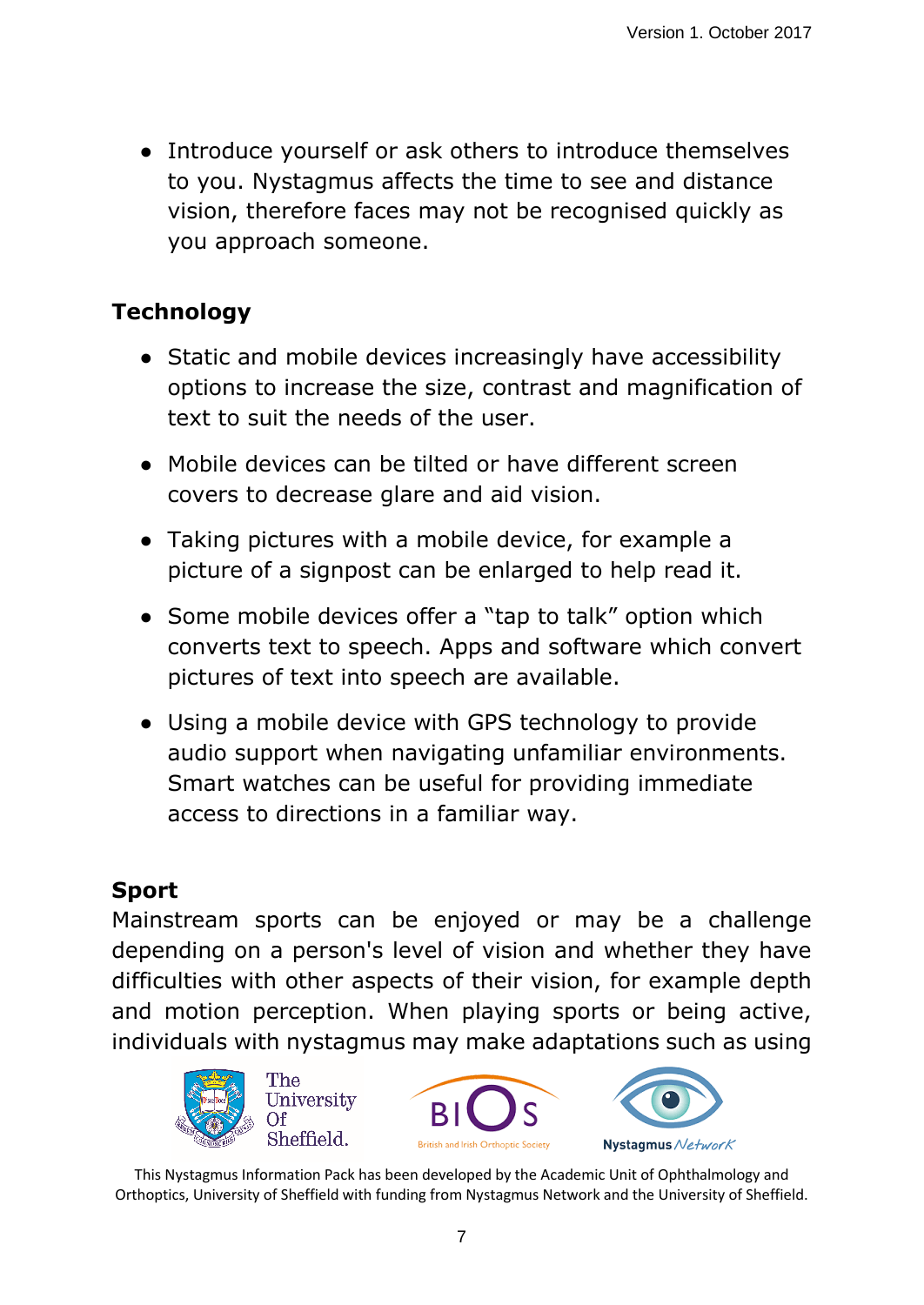a different head position or using colour and contrast to help them identify items more easily.

There are also lots of different sports that can be adapted for individuals with significantly impaired vision, including golf, tennis, athletics, football, judo, archery, cricket, snowsports and ten-pin bowling. There are also sports like goalball that have been developed specifically for people with visual impairment and fully sighted players wear restricted vision glasses to be able to play.

#### **Education**

Most children with infantile nystagmus attend mainstream education. Many go on to university and lead independent lives. Reduced vision due to nystagmus or needing extra time to read because of nystagmus are classed as a sensory need and additional support as part of the Special Educational Needs (SEN) support should be provided in the early education setting, school, or college. You may find it useful to ask your hospital for a letter to explain to the teacher what nystagmus means for your child and what should be put in place. Example letters are available in part 7 of this pack.

There are two important professionals you may come into contact with at school:

- The Special Educational Needs and Disabilities Coordinator (SENCO) who will work with parents to develop and implement a support plan
- Qualified Teacher of the Visually Impaired (QTVI) who is a specialist teacher who provides advice and support for

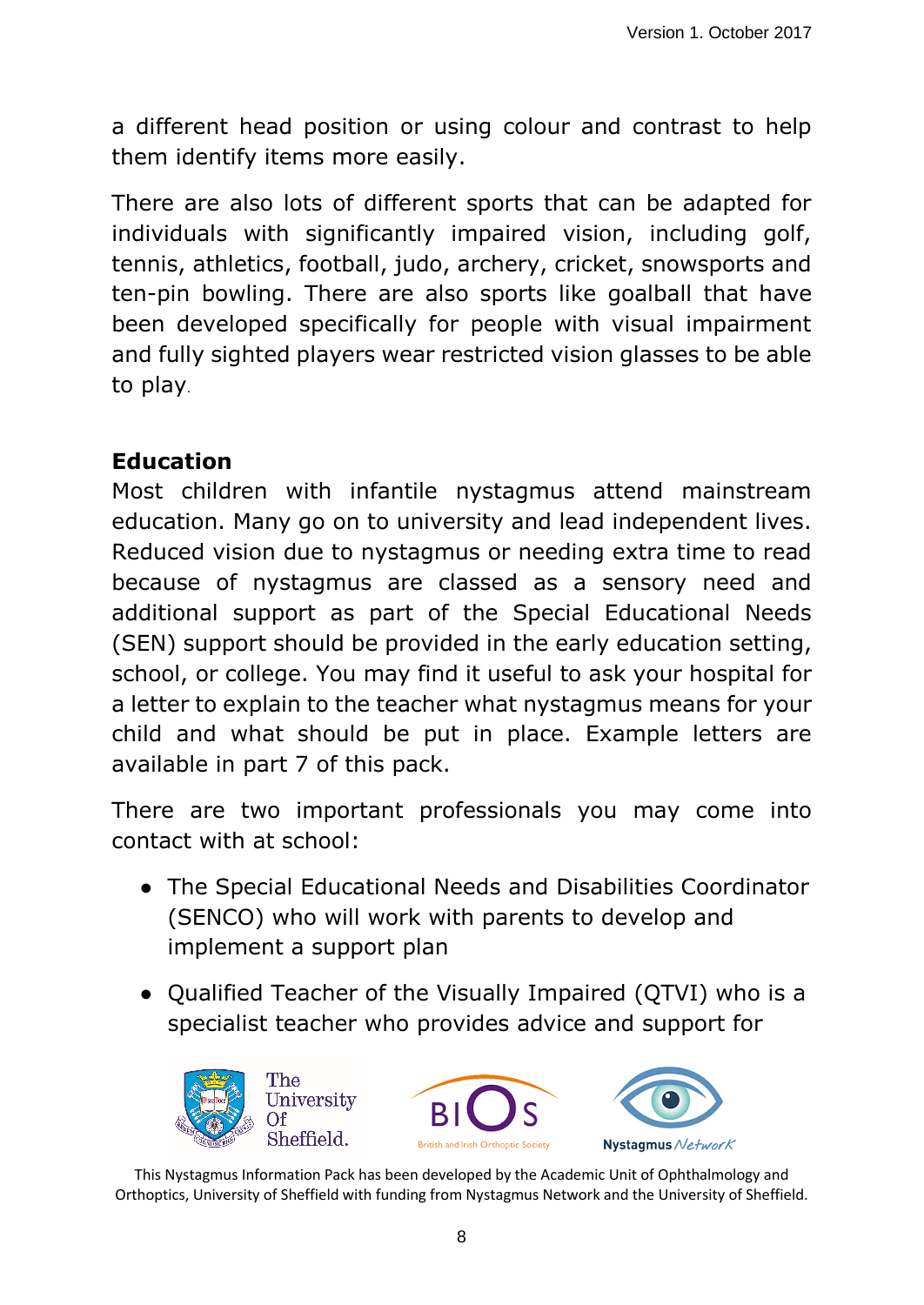children who are visually impaired. The QTVI works in partnership with families and schools to ensure a child's needs are fully met.

You should be contacted by, or you can contact, your child's SENCO and together a SEN support plan should be developed. The school is responsible for keeping you up to date with the plan and your child's progress throughout the school year.

Young people aged 16 to 25 are fully involved in designing their own SEN support and provision.

As nystagmus affects children and their vision differently each SEN support plan should be tailored to the individual. Support may include:

- Extra help from a teacher or a learning support assistant
- Working with your child in smaller groups
- Having larger format books
- Making or changing materials and equipment. Teachers are required to adapt materials such as using contrasting colours for paper and whiteboard, and enlarging print if required.
- A special learning programme for your child

As nystagmus can worsen when a child is tired, anxious, unwell, hungry, stressed or excited, the need for sensory breaks should be discussed. The use of technology and other adaptations in the classroom should be discussed. For example, a child may have a screen or device displaying work from the board next to them

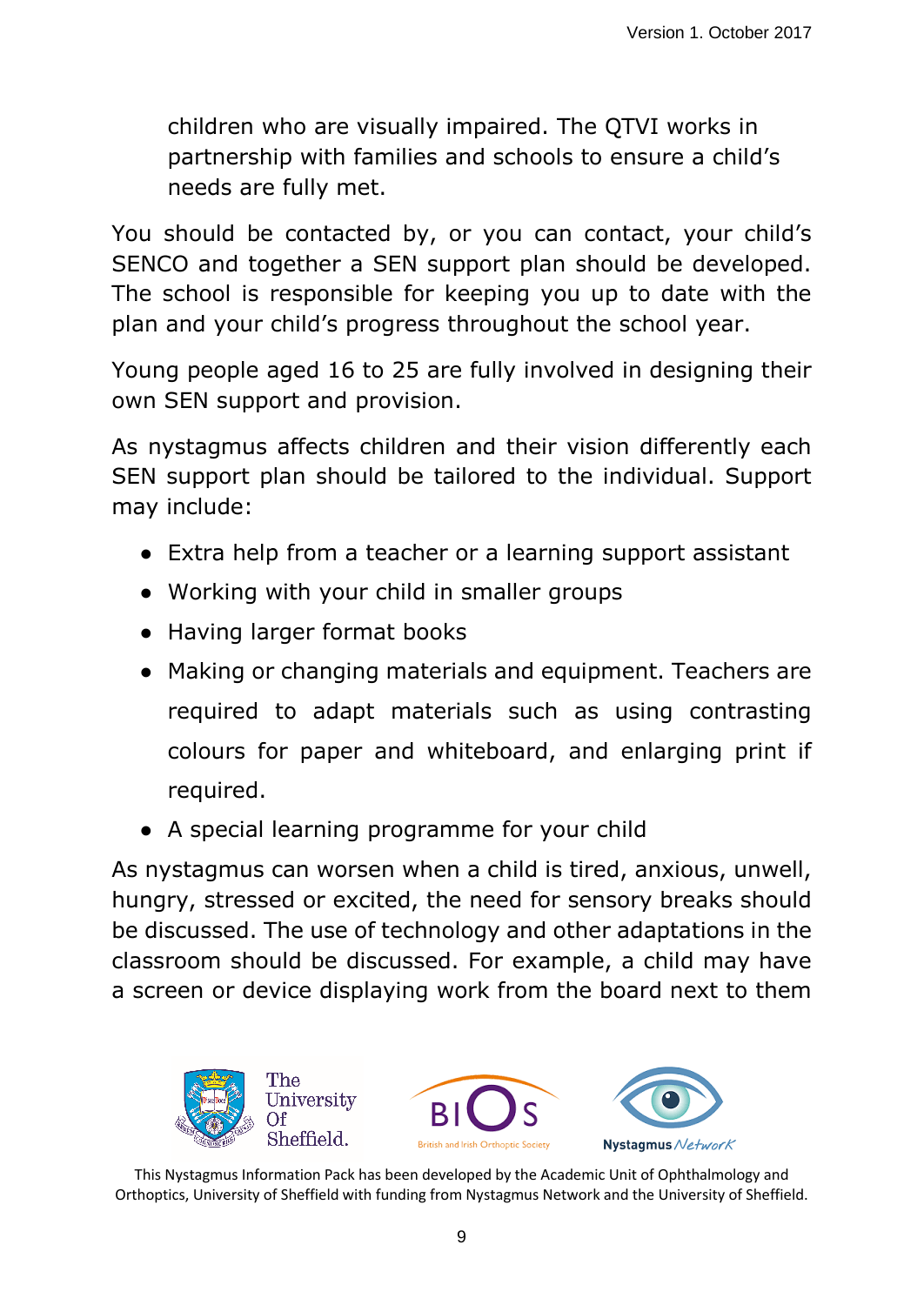in lessons to avoid the need for them to constantly switch focus from the whiteboard to their work.

The Department for Education has released a useful guide for parents and carers describing the support system for children and young people with special educational needs and disabilities which is available at:

[https://www.gov.uk/topic/schools-colleges-childrens](https://www.gov.uk/topic/schools-colleges-childrens-services/special-educational-needs-disabilities)[services/special-educational-needs-disabilities](https://www.gov.uk/topic/schools-colleges-childrens-services/special-educational-needs-disabilities)

If more support is required than provided by SEN support, an Educational, Health and Care (EHC) plan can be applied for through your local authority. A request can also be made by anyone else who thinks an assessment may be necessary (including doctors, health visitors, teachers and parents). The EHC is a statutory assessment and your local authority is required to carry out the assessment in accordance with the Children and Families Act (2014). Details of the EHC are available in the Department for Education booklet detailed above.

The Independent Parental Special Education Advice (known as IPSEA) is a registered charity which provides free and independent legally based information, advice and support to parents who are thinking about or have applied to their local authority for an EHC.

#### [www.ipsea.org.uk](http://www.ipsea.org.uk/)

The charity Nystagmus Network provides information booklets for teachers and can provide training for school staff to better